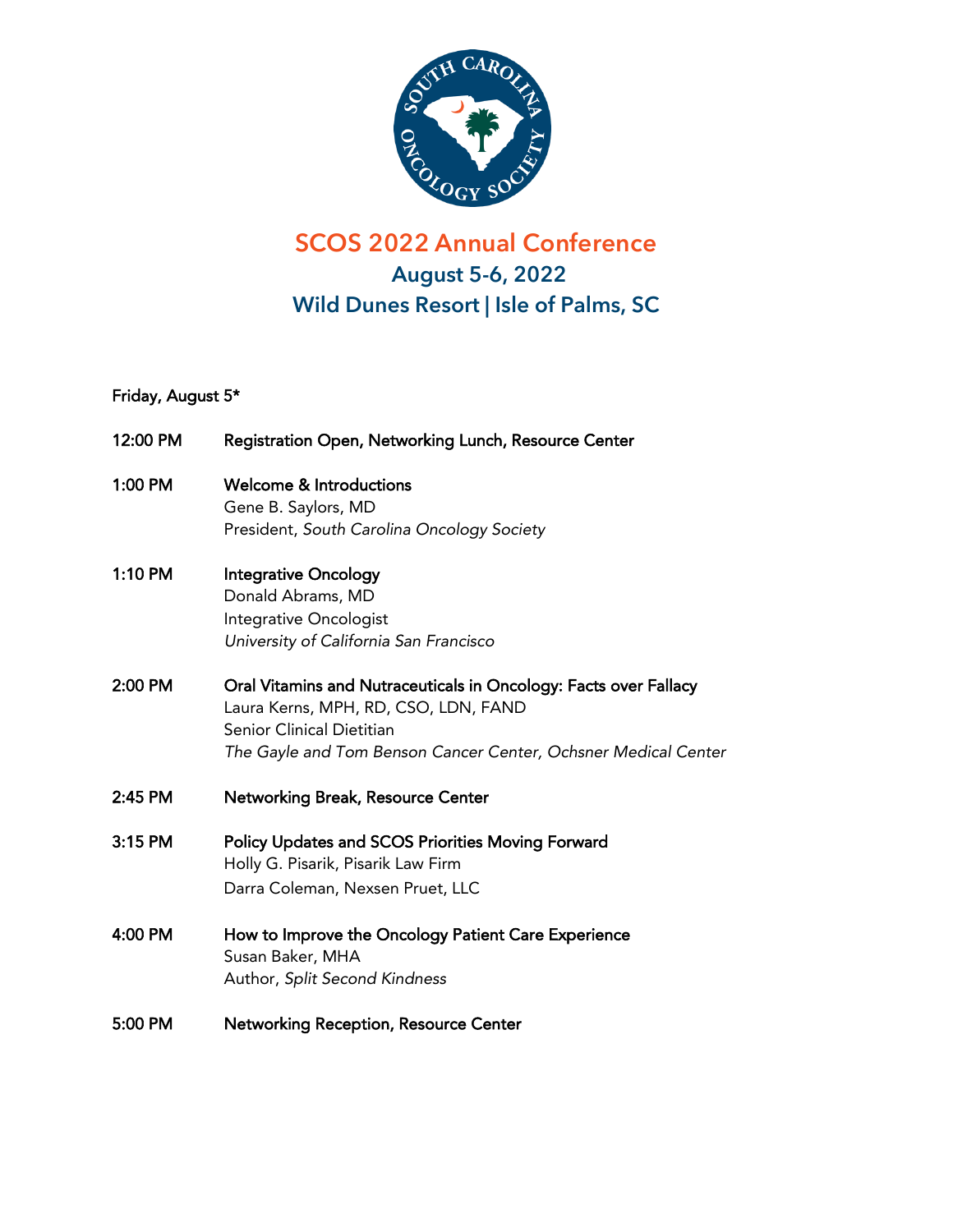## Saturday, August 6

| 7:00 AM  | Registration Open, Networking Breakfast, Resource Center                                                                                                                                               |
|----------|--------------------------------------------------------------------------------------------------------------------------------------------------------------------------------------------------------|
| 8:00 AM  | <b>Welcome &amp; Introductions</b><br>Gene B. Saylors, MD<br>President, South Carolina Oncology Society                                                                                                |
| 8:10 AM  | <b>Updates in Breast Cancer Treatment</b><br>Speaker Invitation Pending                                                                                                                                |
| 9:00 AM  | Enhancing Equity in Clinical Research: Lessons from Community Oncology<br><b>Engagement Efforts</b><br>Richard Martin III, MD, MPH<br>Tennessee Oncology                                               |
| 9:45 AM  | <b>Networking Break, Resource Center</b>                                                                                                                                                               |
| 10:15 AM | The Rise and Rise of Cellular Immunotherapy for Multiple Myeloma: ASH & ASCO<br><b>Updates</b><br>Hamza Hashmi, MD<br>Assistant Professor, Hematology/Oncology<br>Medical University of South Carolina |
| 11:00 AM | <b>Combining Immunotherapy and Radiation Therapy</b><br>Nitin Ohri, MD, MS<br><b>Associate Professor</b><br>Albert Einstein College of Medicine                                                        |
| 11:45 AM | Networking Lunch, Resource Center                                                                                                                                                                      |
| 12:45 PM | <b>Lung Cancer Advances</b><br>Jimmy Ruiz, MD<br>Associate Professor of Medicine, Thoracic Oncology Program<br><b>Wake Forest University</b>                                                           |
| 1:30 PM  | Multidisciplinary Management of Bladder Cancer: Improving Guideline-Concordant<br>Care<br>Chelsea Osterman, MD<br><b>Genitourinary Medical Oncology</b><br><b>Mission Medical Oncology</b>             |
| 2:15 PM  | <b>Networking Break, Resource Center</b>                                                                                                                                                               |